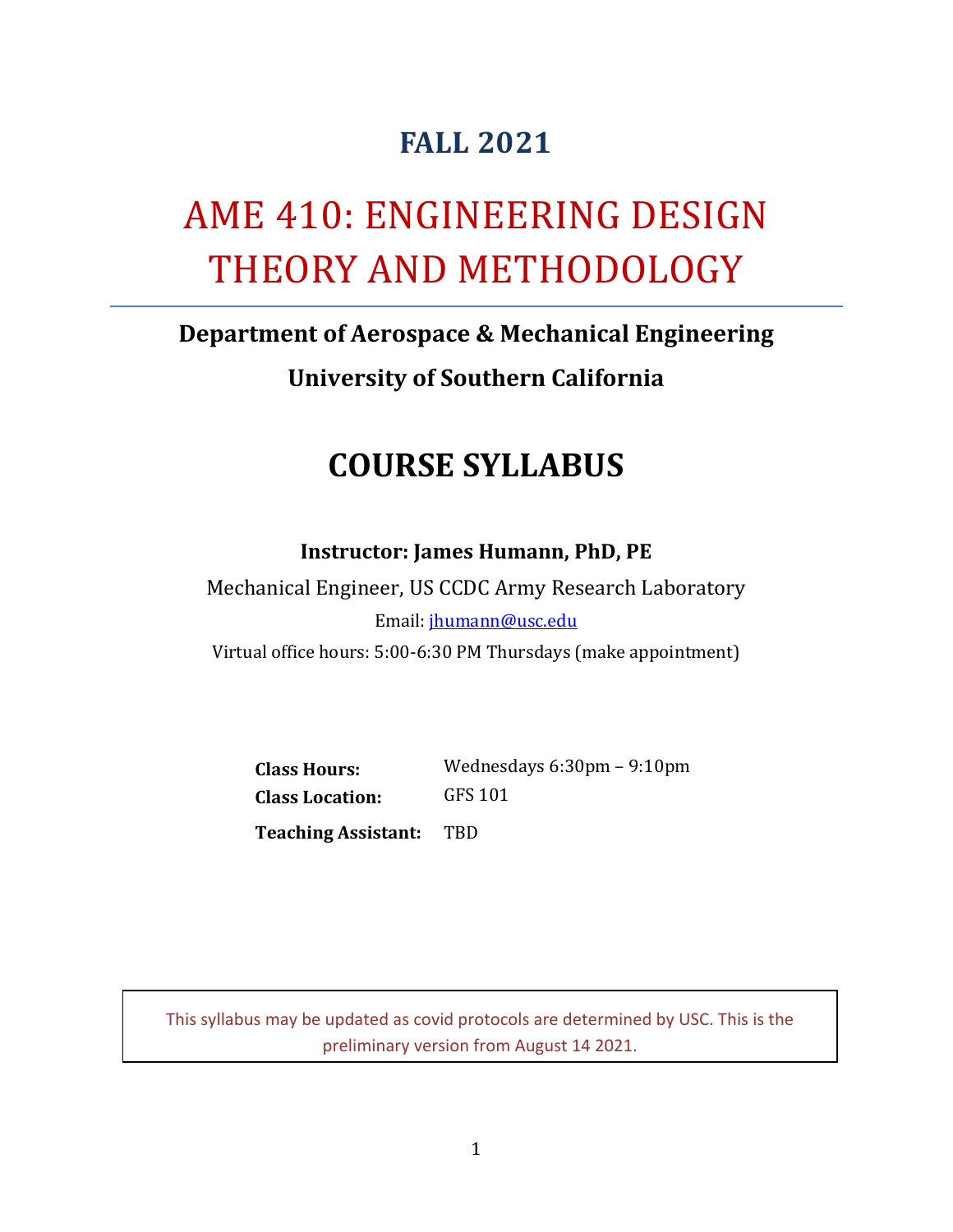# **Course Description and Objectives:**

To compete in today's competitive market, an engineer must be able to identify market needs, generate creative product ideas that meet the needs, and develop innovative products that realize the ideas. During this process, systematic thinking and creativity play key roles for success. In this course, engineering design is treated in a holistic process of product development, starting from market analysis and product definition to conceptual design and product design. Developing systematic thinking and fostering creativity are the two general goals of this class.

### **Course Work:**

The course work includes class lectures, homework, mid-term exam, mini-projects and term project.

#### **Classroom Lectures:**

Weekly lectures will be offered on Wednesdays. Students are required to complete reading assignments, indicated in the schedule page, before each lecture. The weekly 3-hour lecture time will often include discussion and group work. Active participation in classroom discussion is required for all students.

*Attendance will be graded*. During each class period, students should check in on Blackboard.

#### **Homework:**

Homework and Group Work are graded assignments meant to assess the students' ability to apply concepts from the readings and lectures. Many tasks and questions are open-ended with more than one correct answer. Thoughtfulness, clarity, conciseness and incisiveness are required.

#### **Mid-term Exam:**

There will be a mid-term exam. The exam will be open-book and open-note. The textbook (or another edition), and a student's homework and notes from this class may be referenced during the exam.

Collaboration, any online resources beyond the Blackboard, and homework/exams from previous semesters are not allowed.

#### **Term Design Project:**

This course is Project-Based. The term project will be carried out throughout the course by student teams of 5-6 members. Each team will propose a design project, or bid for one, and develop a specific design solution for their design project problem. By doing the project, students will digest and apply the theory and methods learned from the class, enhance their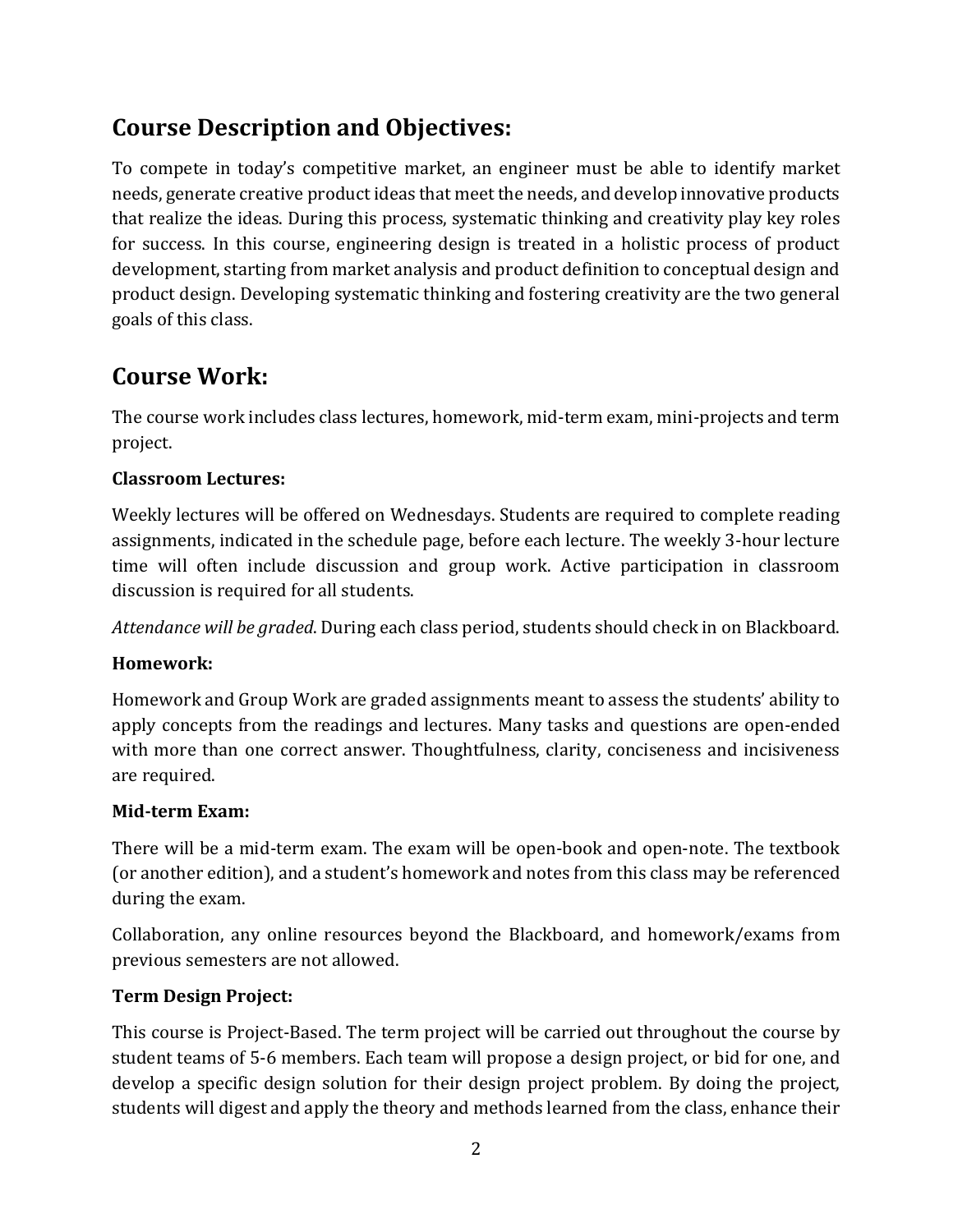creativity, and develop the experience of solving close-to-real engineering design problems. Students should form project teams after the very first lecture. Project Teams will give multiple *Project Briefings* to the whole class, and will submit two *Project Progress Reports* and a *Final Project Report*.

# **Course Materials:**

There are required and optional textbooks for this course. Additional handouts and reading materials will be provided on the Course Blackboard Website when needed.

#### **Required Textbook:**

• *David Ullman," The Mechanical Design Process", 6th Edition*

Another edition may be used, but students are responsible for all the information assigned from the 6<sup>th</sup> Edition.

#### **Optional Textbooks:**

- *Pahl, G. & Beitz, W.: "Engineering Design - A Systematic Approach", 2nd Ed. Springer*
- *Suh, N.P.: "Axiomatic Design - Advances and Applications", Oxford University Press*
- *Terninko, J. "Step-by-Step QFD – Customer-Driven Product Design", 2nd Ed., St. Lucie Press, A CRC Press Company.*

# **Grading Requirements:**

Students will be graded according to the following grading scheme:

#### **Attendance and Participation: 5%**

This class involves classroom group discussion every week. Therefore, attendance is very important. Attendance will be taken every week. Students need to check in on Blackboard every week. The check-in window will be open from 6:25 – 9:35 PM.

#### **Homework and Group Work: 40%**

HW and GW assignments will constitute 40% of the overall grade. Thoughtfulness, creativity, professionalism, and clarity will all factor into students' grades.

HW will be graded more strictly than GW, and each HW assignment counts for double the weight of GW. This is because the group project already counts for a large portion of your grade.

#### **Midterm exam: 25%**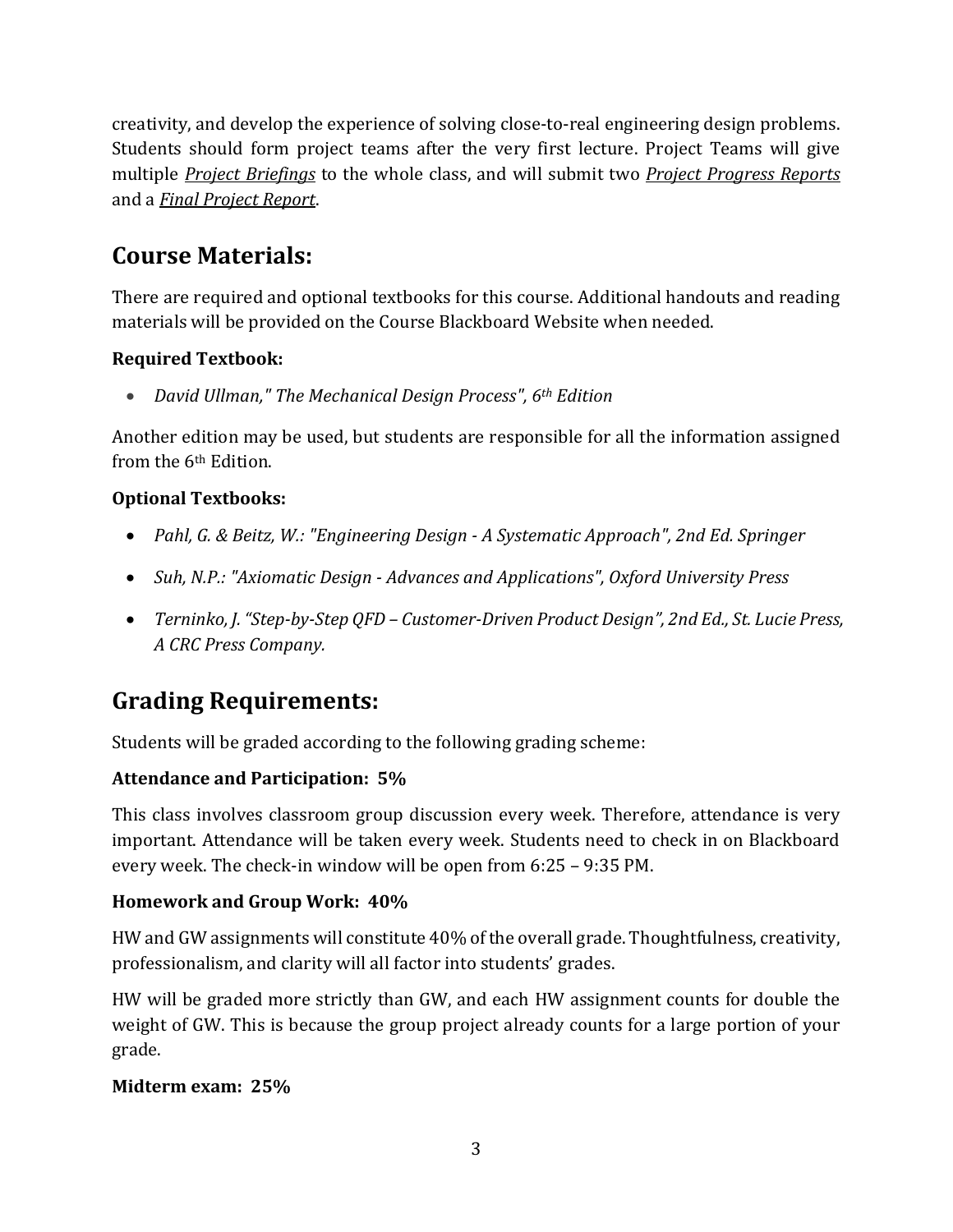Midterm exam is open-book and open-note, limited to the materials that have been discussed in classroom lectures, quizzes, homework assignments, and design team projects *this semester*. Accessing other resources online, collaborating with other students, or using class material from previous semesters constitutes academic misconduct.

#### **Term project: 30%**

Note that 30% of your semester grade is based on the results of your design project, which is a team effort. All project work done by a team is first given a team grade. This team grade is then weighted for each student, based on confidential peer-evaluations by all team members.

Your project briefings and progress reports will factor into your final project grade with a low weight. They are primarily meant to keep teams on track and elicit feedback to improve the final report.

# **Academic Integrity**

USC seeks to maintain an optimal learning environment. General principles of academic honesty include the concept of respect for the intellectual property of others, the expectation that individual work will be submitted unless otherwise allowed by an instructor, and the obligations both to protect one's own academic work from misuse by others as well as to avoid using another's work as one's own. All students are expected to understand and abide by these principles. SCampus, the Student Guidebook, [\(www.usc.edu/scampus](http://www.usc.edu/scampus) or [http://scampus.usc.edu\)](http://scampus.usc.edu/) contains the University Student Conduct Code (see University Governance, Section 11.00), while the recommended sanctions are located in Appendix A. Academic integrity will be strongly enforced.

# **Academic Conduct**

**Plagiarism** – presenting someone else's ideas as your own, either verbatim or recast in your own words – is a serious academic offense with serious consequences. Please familiarize yourself with the discussion of plagiarism in SCampus in Section 11, Behavior Violating University Standards:

[https://scampus.usc.edu/1100-behavior-violating-university-standards-and](https://scampus.usc.edu/1100-behavior-violating-university-standards-and-appropriatesanctions/)[appropriatesanctions/.](https://scampus.usc.edu/1100-behavior-violating-university-standards-and-appropriatesanctions/)

Other forms of academic dishonesty are equally unacceptable. See additional information in SCampus and university policies on scientific misconduct:

[http://policy.usc.edu/scientific-misconduct/.](http://policy.usc.edu/scientific-misconduct/)